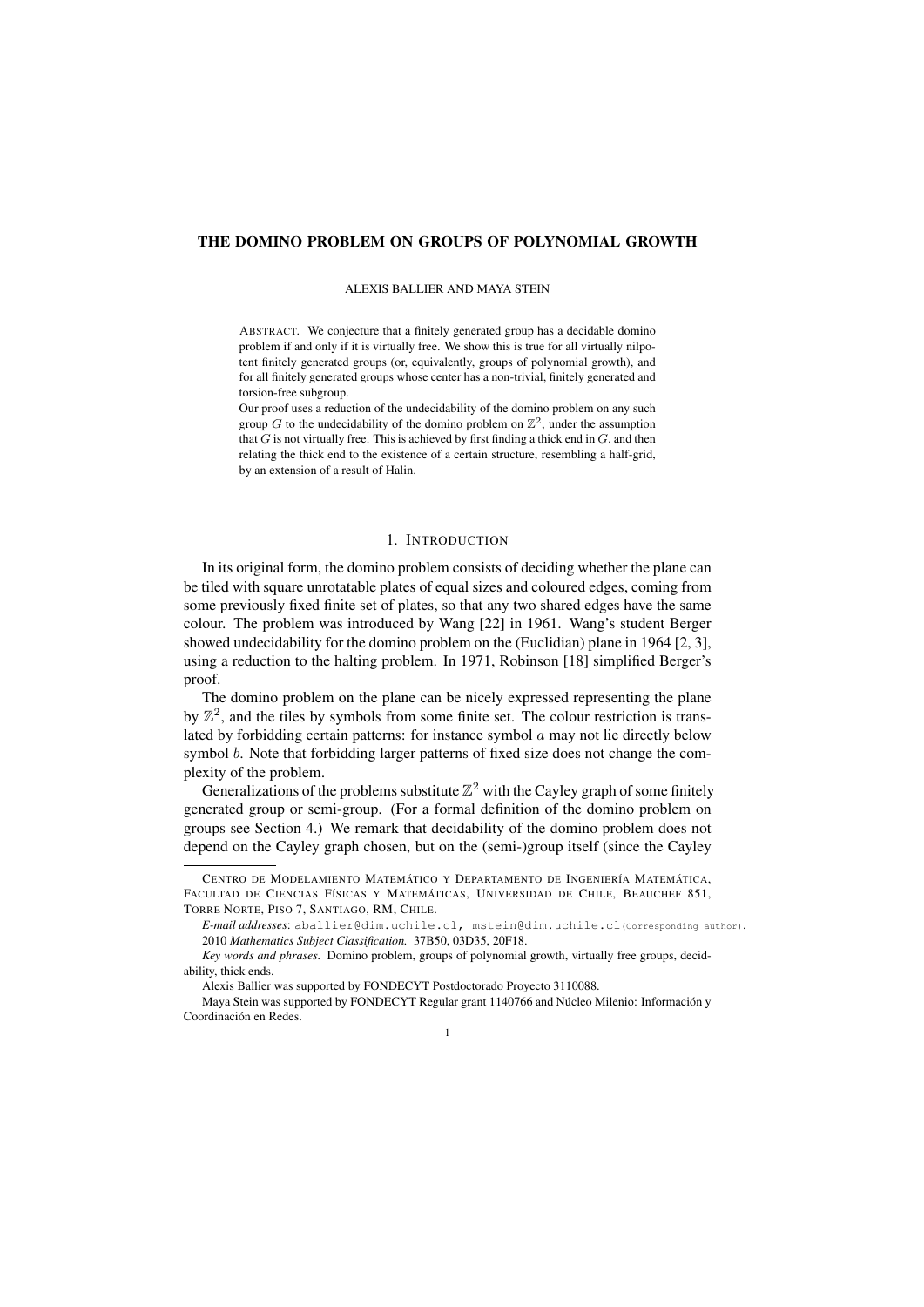graph only depends on the set of generators we chose, and we can rewrite the generators for one graph in terms of the generators for the other graph).

Let us summarize the known results. Robinson [19] conjectured that the domino problem on the hyperbolic plane (which corresponds to the Cayley graph of a finitely generated semi-group) is undecidable. This was confirmed by Kari [11], and independently, by Margenstern [14]. Aubrun and Kari [1] showed that also on Baumslag-Solitar groups the domino problem is undecidable.

On the other hand, on finitely generated virtually free groups, the domino problem is decidable. Indeed, the work of Muller and Schupp [16, 17] from the 1980's, complemented with results of Kuske and Lohrey [12] from 2005, gives that a finitely generated group is virtually free if and only if its Cayley graphs have a decidable monadic second order theory (MSO theory for short). Since the domino problem can be expressed in MSO theory (see for instance [10]), we can conclude that all finitely generated virtually free groups have a decidable domino problem.

We show that for finitely generated virtually nilpotent groups the converse is also true. That is, among all finitely generated virtually nilpotent groups, *only* the virtually free groups have a decidable domino problem.

Theorem 1.1. *For every virtually nilpotent and finitely generated group G, it holds that G has a decidable domino problem if and only if G is virtually free.*

We show in Section 4 how Theorem 1.1 follows from the following result, Theorem 1.2, which we believe to be of interest on its own.

Theorem 1.2. *For any finitely generated group G whose center has a non-trivial, finitely generated and torsion-free subgroup, G has a decidable domino problem if and only if G is virtually free.*

For instance, the direct product of  $Z$  and any other group  $G$  fall under the hypothesis of Theorem 1.2:  $\mathbb{Z} \times \{1_G\}$  is a non-trivial, finitely generated and torsion-free subgroup of its center. This includes, for example, the direct product of an infinite free Burnside group or of the Grigorchuck group or of a Tarski monster group with  $\mathbb{Z}$ , which fall outside of the hypothesis of Theorem 1.1 since they do not have polynomial growth.

We now give an overview of the proof of Theorem 1.2. We start with a finitely generated group *G* that is not virtually free, and whose center has a non-trivial, finitely generated and torsion-free subgroup. Our aim is to show that *G* does not have a decidable domino problem.

As we shall see in detail in Section 2, a result of Woess [24] implies that *G* has a thick end (see Section 2 for a definition). In Section 3, we will show that any Cayley graph of a finitely-generated group *G* whose center has a non-trivial, finitely generated and torsion-free subgroup with a thick end contains a certain half-grid structure, resembling a subdivided  $\mathbb{N} \times \mathbb{Z}$ . This is an extension of a classical result by Halin from infinite graph theory.

Then, in Section 4, we use the grid-like structure for a reduction of the undecidability of the domino problem. Namely, first we reduce the undecidability of the domino problem on a finitely-generated group *G* that is not virtually free but has a non-trivial,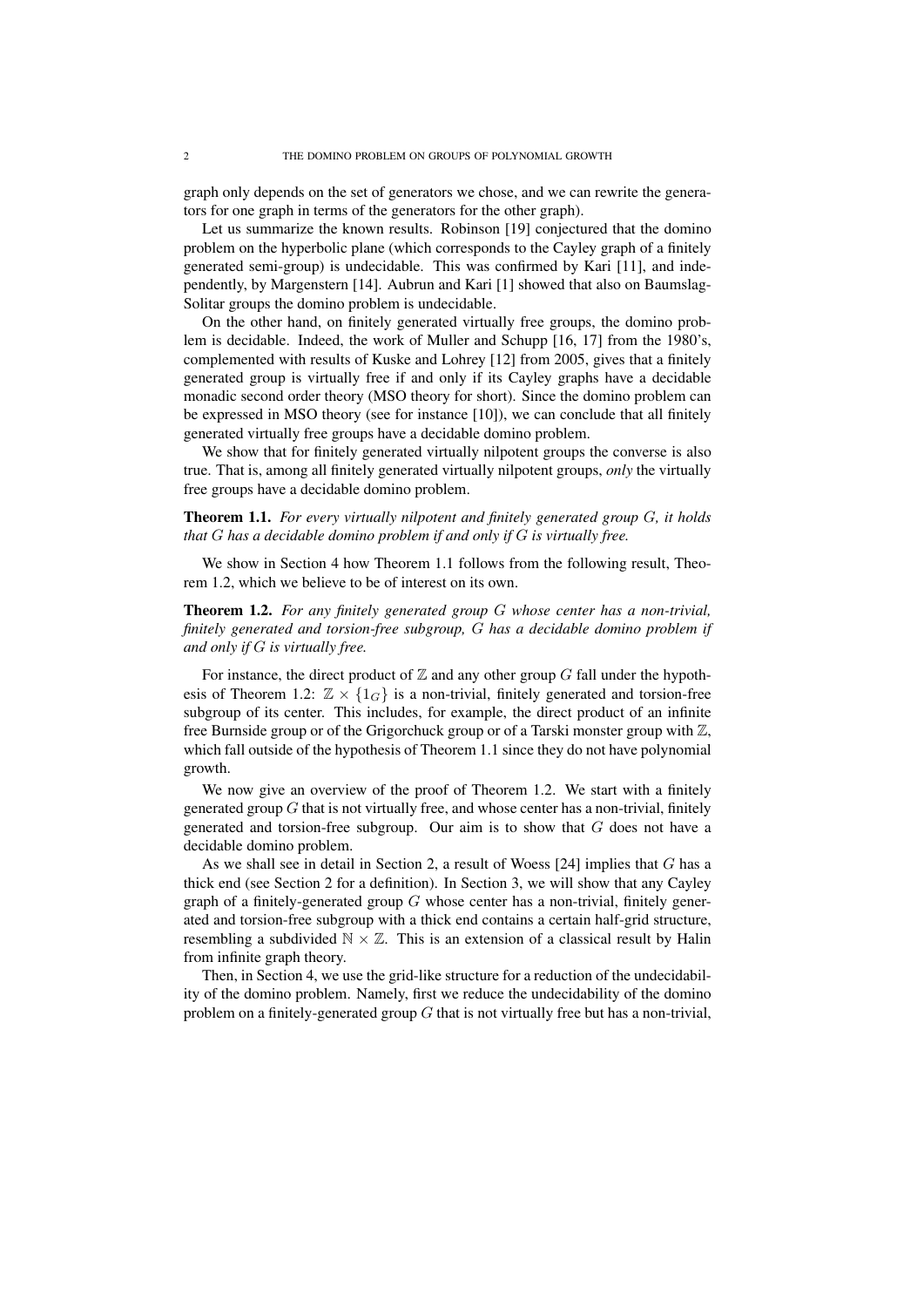finitely generated and torsion-free center to the undecidability on  $\mathbb{Z}^2$ , thus proving Theorem 1.2. Then we use Theorem 1.2 for proving the analog for finitely generated virtually nilpotent groups (Theorem 1.1). Some remarks on the (non-)applicability of our methods to other groups can be found in Section 5.

We close the introduction with a conjecture due to the first author, suggesting that the equivalence of being virtually free and having a decidable domino problem holds for every finitely generated group.

Conjecture 1.3. A finitely generated group *G* has a decidable domino problem if and only if *G* is virtually free.

### 2. THICK ENDS IN FINITELY GENERATED, NOT VIRTUALLY FREE GROUPS

In this section we see that a finitely generated group  $G$  which is not virtually free has a thick end. We also see that such a thick end already appears in any finitely generated subgroup of finite index of *G*.

Whenever we consider a Cayley graph of a finitely generated group *G*, we tacitly assume that this Cayley graph is constructed using a finite set of generators of *G*. In particular, here we only consider locally finite Cayley graphs of finitely generated groups.

We need to go through some notation. A *ray* in a graph is a one-way infinite path. An *end* is an equivalence class of rays, under the following equivalence relation: Two rays are equivalent if they are connected by infinitely many disjoint finite paths. Ends were first introduced by Freudenthal [6, 7]. For example, the usual Cayley graph of  $\mathbb Z$ has two ends, the usual Cayley graph of  $\mathbb{Z}^2$  has one end, and any Cayley graph of a free group has infinitely many ends. It is not difficult to see that the number of ends is invariant under quasi-isometry.

A *thick end* in a graph is an end that contains an infinite set of disjoint rays. Thick ends were introduced by Halin [9]. A group is said to have a thick end if one of its Cayley graphs has one. Of the three examples above, only  $\mathbb{Z}^2$  has a thick end.

Now, we relate the notion of thickness to the notion of the *diameter* of an end (see [24] for a definition). Woess [24] showed that every finitely generated group that is not virtually free has an end of infinite diameter. Together with Theorem 4.4 of [20], which states that in every connected, locally finite, vertex-transitive graph, every end of infinite diameter is thick, this gives the following.

## Lemma 2.1. *Every finitely generated group that is not virtually free has a thick end.*

The next lemma is needed for the proof of Theorem 1.1.

Lemma 2.2. *Let H and G be finitely generated groups such that H is a subgroup of finite index of G. Then G has a thick end if and only if H has a thick end.*

For the proof of Lemma 2.2, we need another lemma, and for this we need to quickly recall the notion of quasi-isometry, an equivalence relation which is used for describing the large-scale similarity of two given metric spaces *X, X′* . A function  $\phi: X \to X'$  is called a *quasi-isometry* from X to X' if there are positive constants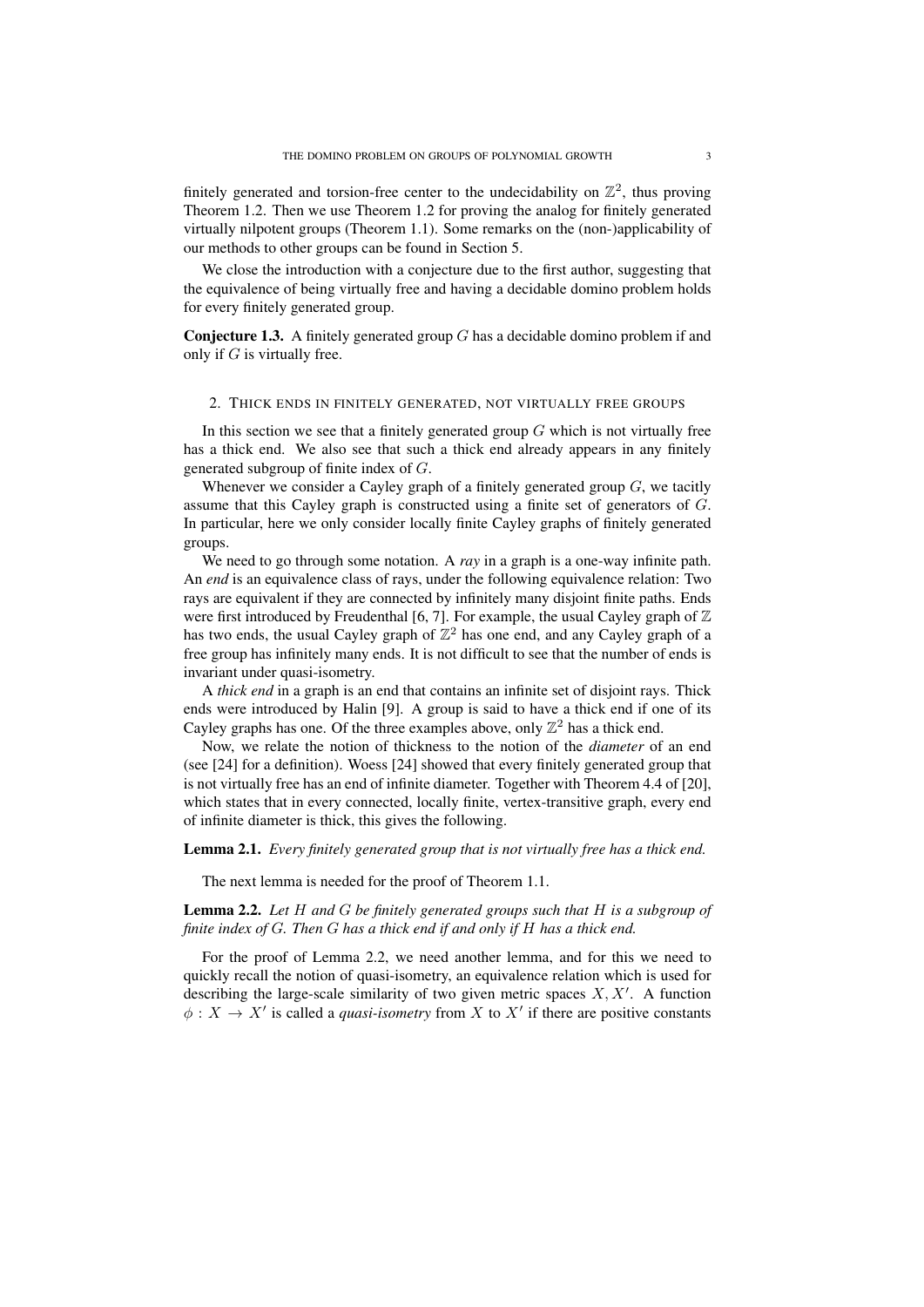$c, C, \varepsilon$  such that  $cd(x, y) - \varepsilon \leq d(\phi(x), \phi(y)) \leq C d(x, y) + \varepsilon$  for all  $x, y \in X$ , and if for each  $x' \in X'$  there is some  $x \in X$  such that  $d(x', \phi(x)) \leq C$ . Spaces X, X' are quasi-isometric if there is an quasi-isometry from *X* to *X′* (then there is also one from *X′* to *X*). It is well known that Cayley graphs of a given finitely generated group are unique up to quasi-isometry. So, in view of the following lemma, we see that in fact *any* of the Cayley graphs of a group with a thick end has a thick end.

Lemma 2.3 (Woess [23], Lemma 21.4). *Let G and G′ be two quasi-isometric*<sup>1</sup> *locally finite graphs. Then the quasi-isometry extends to the ends of G and G′ , mapping thick ends to thick ends.*

Now we are ready to prove Lemma 2.2.

*Proof of Lemma 2.2.* Corollary IV.B.24 of [8] (or Proposition 11.41 of [15]) states that if  $G$  is a finitely generated group and  $H$  is a subgroup of finite index of  $G$ , then these groups are quasi-isometric. By Lemma 2.3, we are done.  $□$ 

### 3. A STRUCTURAL PROPERTY OF GROUPS WITH THICK ENDS

The main result of this section is Lemma 3.1. In this lemma, we show that every finitely-generated group with a thick end, whose center has a non-trivial, finitely generated and torsion-free subgroup contains a structure roughly resembling the  $\mathbb{N} \times \mathbb{Z}$ grid. This is an extension of a classical purely graph-theoretical result of Halin [9]. Halin's result states that any infinite graph with a thick end contains a subdivision of the  $N \times \mathbb{Z}$  grid (a subdivision of a graph *H* is obtained from *H* by replacing each edge with a path that has at least one edge; all these new paths have to be disjoint).

Define

$$
\begin{array}{rcl}\n[x, y] & = & xyx^{-1}y^{-1}, \\
Z_0(G) & = & \{1_G\}, \\
Z_{i+1}(G) & = & \{x \in G | \forall y \in G, [x, y] \in Z_i(G)\}.\n\end{array}
$$

The subgroup  $Z_1(G)$  is the *center* of *G*. A group *G* is *nilpotent* if there exists *n* ∈ N such that  $Z_n(G) = G$ . An element *g* ∈ *G* is called a *torsion element* if there exists  $n \in \mathbb{N}$  such that  $g^n = G \cdot 1_G$ . A group *G* is called *torsion-free* if it does not contain any torsion element.

The following lemma is the heart of this section.

**Lemma 3.1.** Let  $G = \langle g_1, \ldots, g_n \rangle$  be a finitely generated group with a thick end, *such that*  $Z_1(G)$  *has a finitely generated, non-trivial and torsion-free subgroup*  $Z$ *. Then there exists*  $a \in Z$  *and a ray*  $w \in \{g_1, \ldots, g_n\}^{\mathbb{N}}$  such that no subword of  $w$ *belongs to*  $\langle a \rangle$ *. That is, for any*  $i < j \in \mathbb{N}$ *,*  $k \in \mathbb{Z}$ *, we have*  $w_i \dots w_j \neq_G a^k$ *.* 

*Proof.* Since *Z* is finitely generated, the fundamental theorem of finitely generated abelian groups (see for instance [5]) tells us that *Z* is isomorphic to  $\mathbb{Z}^n \oplus \mathbb{Z}_{k_1} \oplus \ldots \oplus$  $\mathbb{Z}_{k_l}$ , for some  $n \in \mathbb{N}$  and  $k_i \in \mathbb{N}, 1 \leq i \leq l \in \mathbb{N}$ . Since *Z* is torsion-free, there is no such  $\mathbb{Z}_{k_i}$  in the decomposition. Thus *Z* is isomorphic to some  $\mathbb{Z}^n$  with  $n \geq 0$ . Moreover, since *Z* is non-trivial, we know that  $n \geq 1$ .

<sup>&</sup>lt;sup>1</sup>Woess calls quasi-isometries 'rough isometries', but it is the same notion.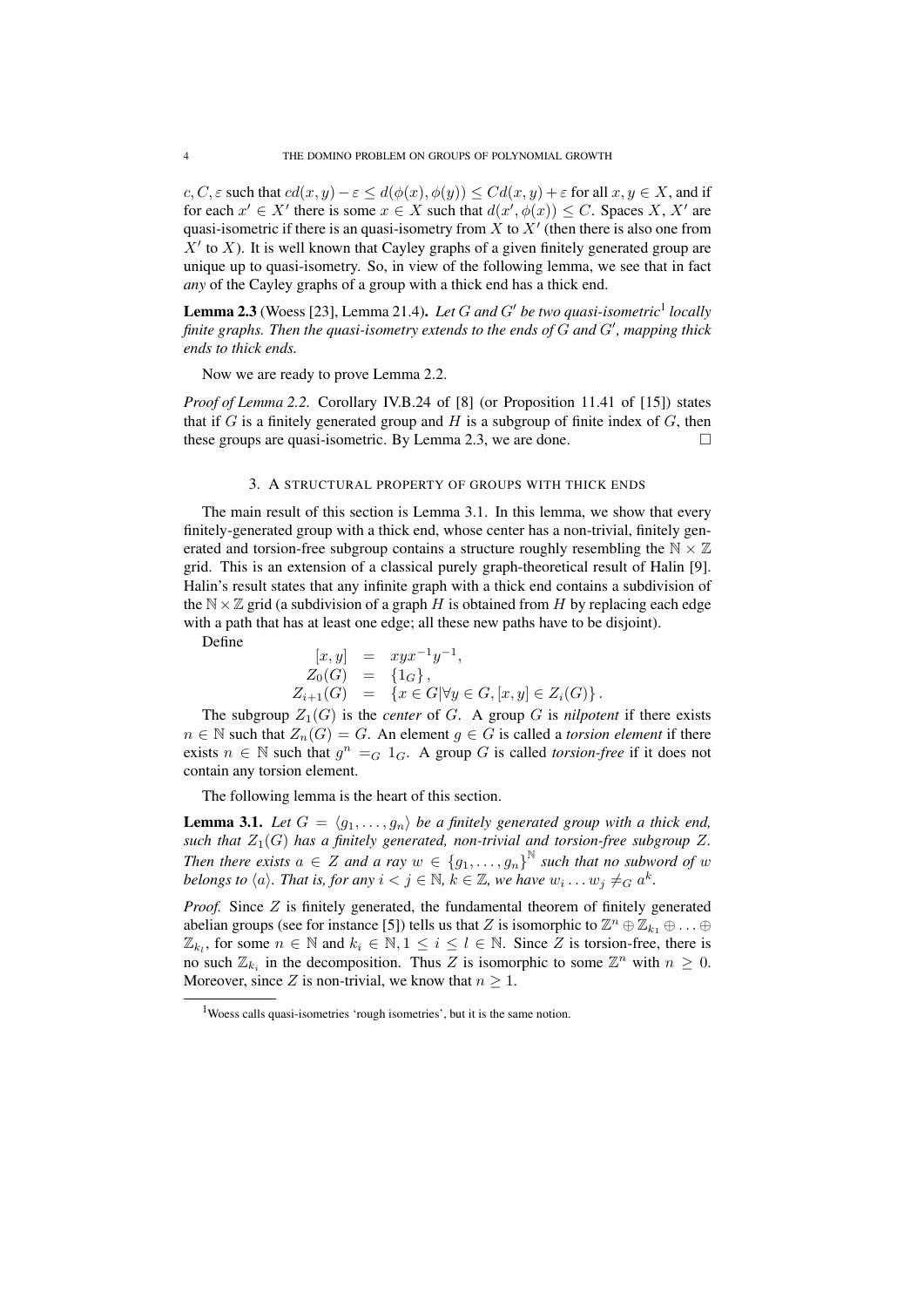If  $n > 1$ , then let a and b be the elements of Z that this isomorphism sends to  $(1,0,0,\ldots,0)$  and  $(0,1,0\ldots,0)$  in  $\mathbb{Z}^n$ . Let  $w_i = b$  for all *i*; then the conclusion of the lemma follows easily.

So from now on suppose  $n = 1$ . Let *a* be the element of *Z* that is sent to  $1 \in \mathbb{Z}$ by the isomorphism between *Z* and  $\mathbb{Z}$ ; that is,  $Z = \langle a \rangle$ . The discrete topology on  ${g_1, \ldots, g_n}$  makes this space compact since it is finite, moreover, by the Tychonoff theorem,  ${g_1, \ldots, g_n}^{\mathbb{N}}$  is also compact when embedded with the product topology.

For any  $m \in \mathbb{N}$ , let  $R_m$  be the set of all rays that have no non-empty subword equal to any of  $a^{-m}, a^{-m+1}, \ldots, a^m$  (where equality is taken in *G*).

*Claim* 3.1.1. For each  $m \in \mathbb{N}$ , the set  $R_m$  is a non-empty compact subset of  $\{g_1, \ldots, g_n\}^{\mathbb{N}}$ .

It is clear that the  $R_m$ 's from Claim 3.1.1 are such that  $R_{m+1} \subseteq R_m$  and since they are all non empty,  $\cap_{m\in\mathbb{N}}R_m$  is also non empty by compactness. Any element of *∩*<sub>*m*∈N</sub>*R*<sup>*m*</sup> is a ray *w* matching the conclusions. This is enough to prove the lemma. So, it only remains to show Claim 3.1.1, which we will do in the remainder of the proof.

By definition,  $R_m$  clearly is a closed subset of the compact space  $\{g_1, \ldots, g_n\}^{\mathbb{N}},$ and is therefore compact too. Thus we only need to show that  $R_m \neq \emptyset$ , for  $m \in \mathbb{N}$ . Suppose otherwise. Then each of the rays  $w \in \{g_1, \ldots, g_n\}^{\mathbb{N}}$  contains a subword equal to one of  $a^{-m}, a^{-m+1}, \ldots, a^m$ . So, by compactness, there exists  $K \in \mathbb{N}$  such that all the (now finite) paths  $w \in \{g_1, \ldots, g_n\}^K$  contain a subword equal to one of *a <sup>−</sup><sup>m</sup>, a−m*+1*, . . . , a<sup>m</sup>*.

Let  $\{w^i\}_{i\in\mathbb{N}}$  be an infinite set of disjoint rays going to a thick end, with starting vertices  $v_i$ . By disjointness, for all  $i, j, k, k' \in \mathbb{N}$  with  $i \neq j$  we have that

(3.1) 
$$
v_i w_1^i \dots w_k^i \neq v_j w_1^j \dots w_{k'}^j.
$$

We claim that for any *i*, *k*, we can write  $v_i w_1^i \dots w_k^i = z_{i,k} a^{e_{i,k}}$  with  $z_{i,k}$  being a word on the generators of *G* and  $e_{i,k} \in \mathbb{Z}$ , such that

- *•* the length of *zi,k* as a word is less than *K*, and
- *• |ei,k − ei,k*+1*| ≤ m*.

Indeed, for a given *i*, we define  $z_{i,k}$  and  $e_{i,k}$  by induction on *k*. For  $k = 0$ , note that since any path of length *K* contains  $a^j$ , for some *j* with  $-m \le j \le m$ , and since  $a^j$  commutes with all the elements of *G*, we have  $v_i = z_{i,0} a^{e_{i,0}}$ , where  $z_{i,0}$  is of length less than *K* and  $e_i$ ,  $\in \mathbb{Z}$ . For the induction step, observe that as *a* commutes with all the elements of *G*, and by the induction hypothesis, we have  $v_i w_1^i \dots w_{k+1}^i =$  $z_{i,k}w_{k+1}^i a^{e_{i,k}}$ . If  $z_{i,k}w_{k+1}^i$  has length less than K, we define  $z_{i,k+1} = z_{i,k}w_{k+1}^i$  and  $e_{i,k+1} = e_{i,k}$ . Otherwise,  $z_{i,k}w_{k+1}^i$  is of length at least *K* and can be written as *z*<sub>*i*,*k*+1</sub> $a^j$ , for *−m* ≤  $j$  ≤ *m*, where *z*<sub>*i*,*k*+1</sub> is of length less than *K*. We then define  $e_{i,k+1} = e_{i,k} + j.$ 

Let us now argue that  $e_{i,k} \to_{k \to \infty} \pm \infty$ . Indeed, otherwise for an infinity of *k*'s, the elements  $z_{i,k}a^{e_{i,k}}$  are at a bounded distance of  $1_G$ . Hence, the pigeonhole principle allows us to find  $k \neq k'$  such that

$$
v_i w_1^i \dots w_k^i = z_{i,k} a^{e_{i,k}} = z_{i,k'} a^{e_{i,k'}} = v_i w_1^i \dots w_k^i.
$$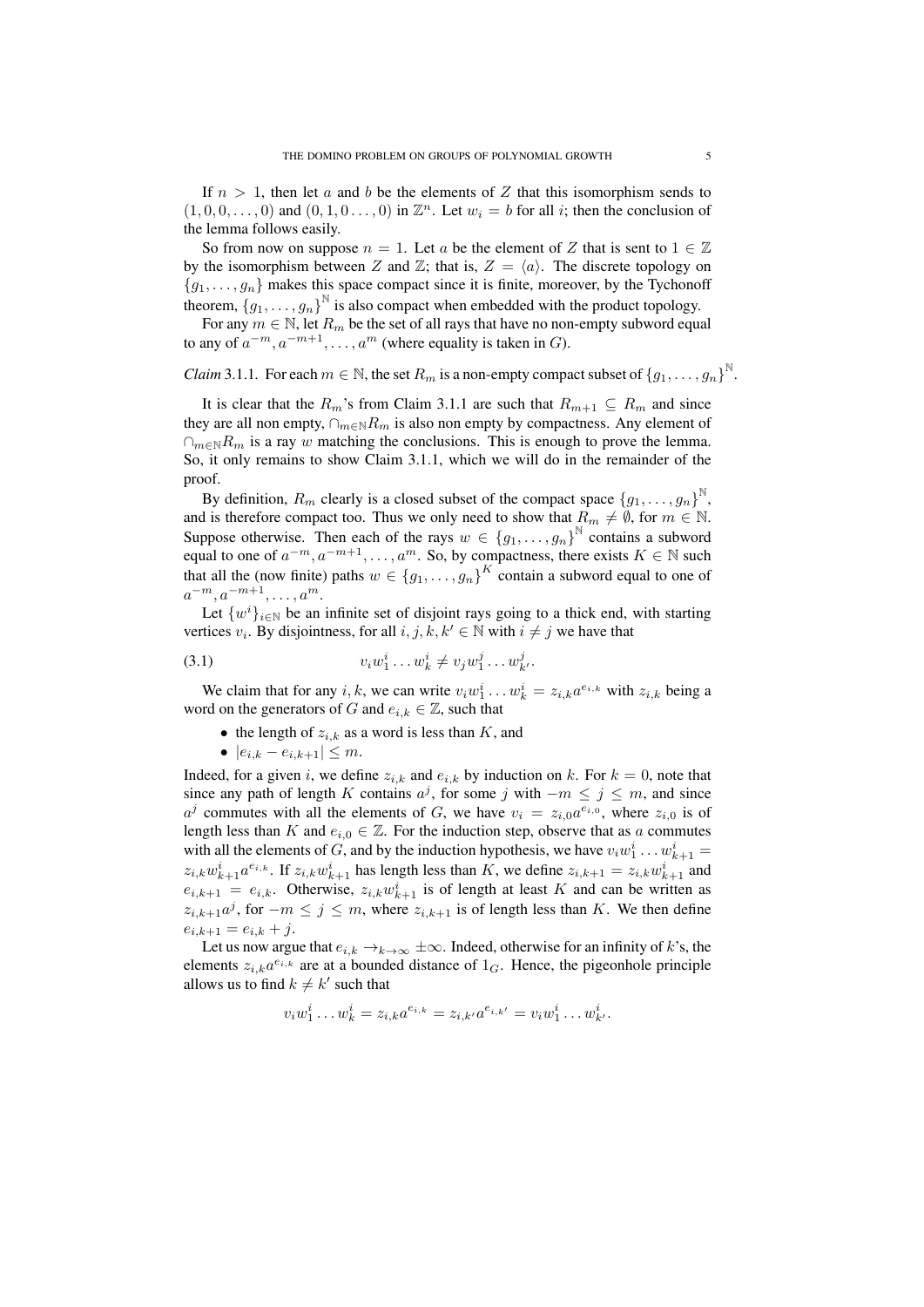But this contradicts (3.1).

We assume, without loss of generality, that for an infinity of *i*'s,  $e_{i,k} \rightarrow_{k \rightarrow \infty} +\infty$ . Since for every *i* and *k*,  $|e_{i,k+1} - e_{i,k}| \leq m$ , by considering only the  $e_{i,k}$ 's that tend to  $+\infty$  with *k*, for *I* ∈ N, there exists  $N_I$  ∈ N such that for every *i* ≤ *I*, there exists  $k_i$  such that  $e_{i,k_i} \in \{N_I - m, N_I - m + 1, \ldots, N_I + m\}.$ 

If *I* is chosen sufficiently large, by the pigeonhole principle, we can find  $i \neq i'$  such that  $z_{i,k_i} = z_{i',k_{i'}}$  and  $e_{i,k_i} = e_{i',k_{i'}}$  because both  $z_{i,k_i}$ 's and  $e_{i,k_i}$ 's belong to a finite set whose size does not depend on *I*. This means that  $v_i w_1^i \dots w_{k_i}^i = v_{i'} w_1^{i'} \dots w_{k_i}^i$ for some  $i \neq i'$ , again contradicting (3.1).

This completes the proof of Claim 3.1.1 and thus the proof of the lemma.  $\Box$ 

## 4. DECIDABILITY OF THE DOMINO PROBLEM

In this section we reduce the undecidability of the domino problem in groups with the 'half-grid' structure found in Section 3 to the undecidability of the domino problem on  $\mathbb{Z}^2$ . This will enable us to prove our main theorem.

We start by formally defining the domino problem. We need to introduce some notation first. Let  $\Sigma$  be a finite set, called the *alphabet*, and let *G* be a finitely generated group, given together with a finite set of generators. Recall that for decidability of the domino problem it does not matter which finite set of generators was chosen.

The set  $\Sigma^G$  is called the *fullshift*. An element of the fullshift is called a *configuration*. For a finite set  $D \subseteq G$ , an element of  $\Sigma^D$  is called a *pattern* over *D*. For a configuration  $x \in \Sigma^G$  and a pattern  $P \in \Sigma^D$ , we say that *P appears in x* if there exists  $i \in G$  such that for every  $j \in D$ ,  $x_{ij} = P_j$ . A subset **X** of  $\Sigma^G$  is called a *G*-*SFT* if it is precisely the set of configurations of  $\Sigma$ <sup>*G*</sup> that do not contain any pattern from a given *finite* set of patterns *F*.

In addition, we say that an SFT is *one-step* if  $F$  contains only elements of some  $\Sigma^D$  with  $D = \{1_G, g_i\}$  where  $g_i$  is a generator of *G*. One-step SFTs correspond to the intuition one has of a tiling of  $G$  and to the dominoes of Wang [22] on  $\mathbb{Z}^2$ . It is well known that any SFT is conjugate to a one-step SFT, and the conjugacy can be computed from its forbidden patterns and its alphabet. For more information on SFT's and symbolic dynamics in general, see [13].

The *domino problem* on *G* consists of deciding if there exists a configuration not containing any pattern of  $F$  when given  $F$ ; equivalently, deciding whether the *G*-SFT defined by  $\mathcal F$  is non-empty [21, 22].

As a warm-up, we start with an easy lemma.

Lemma 4.1. *Let H and G be finitely generated groups such that H is a subgroup of G. If the domino problem on H is undecidable then so it is on G.*

*Proof.* Let  $X_H$  be an *H*-SFT. The same  $X_H$ -forbidden patterns can be forbidden to obtain **X**<sub>*G*</sub>, a *G*-SFT. It is clear that if **X**<sub>*G*</sub> is non-empty then so is **X**<sub>*H*</sub>: For  $x \in \mathbf{X}_G$ ,  $x_{H}$  is an element of  $X_{H}$ .

For the converse, i.e. in order to see that if  $X_H \neq \emptyset$  then also  $X_G \neq \emptyset$ , proceed as follows. Consider the left cosets  ${gH|g \in G}$  of *H* in *G*. As these cosets form a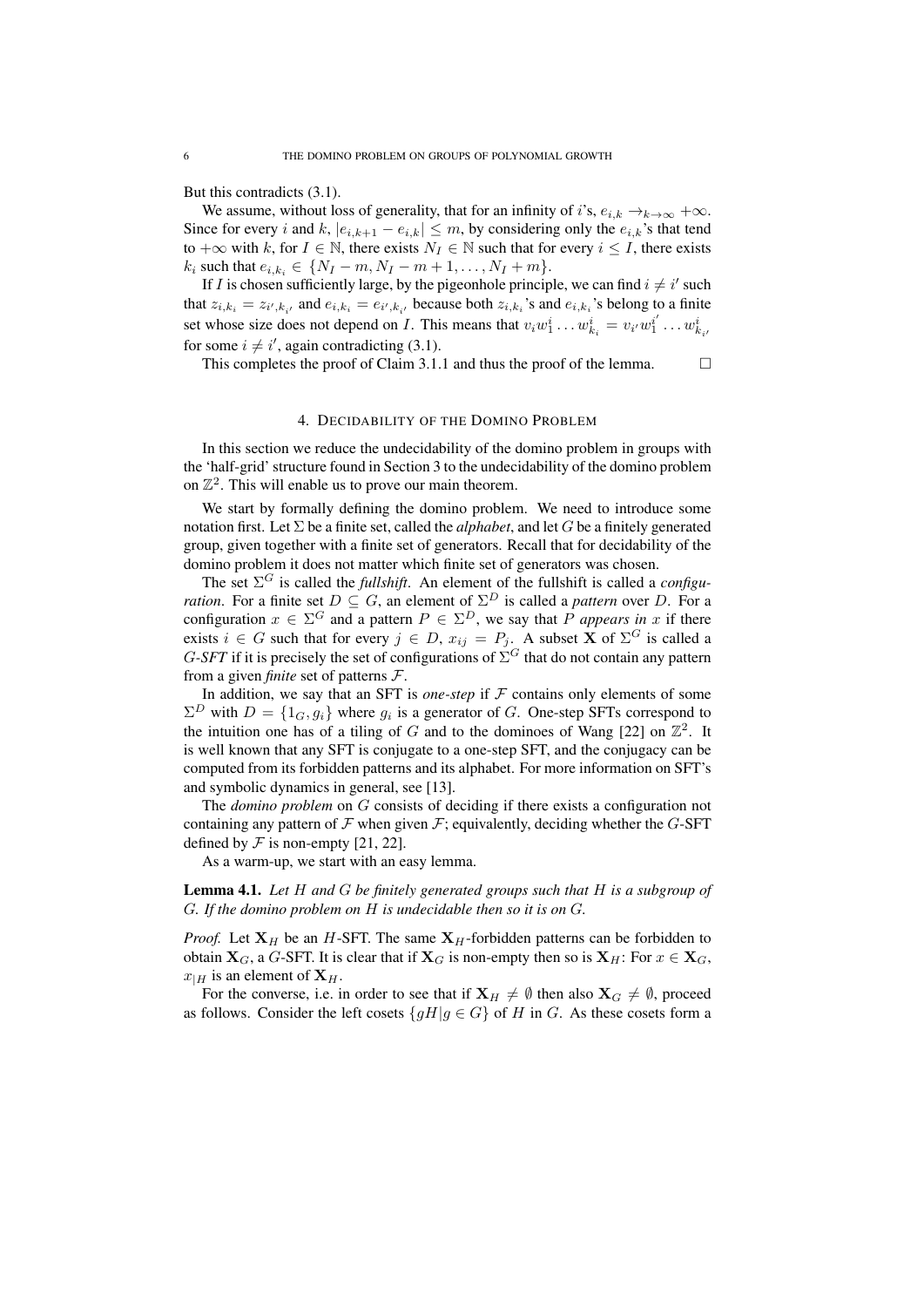partition of G, we can write  $\{gH|g \in G\} = \{g_iH|i \in I\}$  such that  $g_iH \neq g_jH$  if  $i \neq j$ .

There exist functions  $f: G \to \{g_i | i \in I\}$  and  $h: G \to H$  such that  $g = f(g)h(g)$ . For a configuration  $c \in \mathbf{X}_H$ , we define  $c' \in \Sigma^G$  by setting  $c'_g := c_{h(g)}$ . Since all the forbidden patterns of  $\mathbf{X}_G$  are defined on  $H$ , we conclude that  $c'$  does not contain any  $\mathbf{X}_G$ -forbidden pattern (because *c* does not contain any  $\mathbf{X}_H$ -forbidden pattern). Thus  $c' \in \mathbf{X}_G$ .

We conclude that  $X_H$  is non-empty if and only if  $X_G$  is. Hence, if there exists an algorithm deciding the domino problem on *G*, such an algorithm can be used to decide it on  $H$ , completing the proof.  $\Box$ 

The next lemma contains the reduction of the decidability of the domino problem on a group *G* which contains the structure from Section 3, to the decidability of the domino problem on  $\mathbb{Z}^2$ .

**Lemma 4.2.** Let  $G = \langle g_1, \ldots, g_n \rangle$  be a finitely generated group such that  $g_1$  has *infinite order,*  $g_1 \in Z_1(G)$  *and there exists a ray*  $w \in \{g_1, \ldots, g_n\}^{\mathbb{N}}$  *such that no subword of w belongs to*  $\langle g_1 \rangle$ , i.e., *for any*  $i < j \in \mathbb{N}$ ,  $w_i \ldots w_j \notin \langle g_1 \rangle$ . Then the *domino problem on G is undecidable.*

*Proof.* We reduce to the  $\mathbb{Z}^2$  case where the problem is already known to be undecidable [2, 18]. For this, we prove that there exists an algorithm which for any given  $\mathbb{Z}^2$ -SFT **X** computes a *G*-SFT  $\mathbf{X_G}$  such that **X** is non empty if and only if  $\mathbf{X_G}$  is non empty.

Let  $\mathcal{A}(\mathbf{X})$  denote the alphabet of **X**. We take the alphabet of  $\mathbf{X}_{\mathbf{G}}$  to be  $\mathcal{A}(\mathbf{X}) \times$  $\{2, \ldots, n\}$ . Without loss of generality, we can assume that **X** is a one-step SFT. The rules defining  $X_G$  are as follows, for any  $c \in (\mathcal{A}(X) \times \{2, ..., n\})^G$  and any point *x ∈ G*:

(I) If  $c_x = (a, i)$  then  $c_{xg_1} = (b, i)$  and  $c_{xg_1^{-1}} = (b', i)$  for some *b*, *b'*.

In words: The second component is constant on the lines defined by  $\langle g_1 \rangle$ .

- (II)  $c_x = (a, i)$  and  $c_{xa_1} = (b, i)$  is allowed if and only if *a* is allowed left to *b* in **X**. In words: The  $\langle g_1 \rangle$  lines in  $X_G$  represent the horizontal lines of X.
- (III)  $c_x = (a, i)$  and  $c_{xg_i} = (b, j)$  is allowed if and only if *a* is allowed below *b* in **X**. In words: The second component in the alphabet of  $X_G$  dictates the vertical direction and following those paths represent the vertical direction of **X**.

Every other case is allowed. It is clear that one can compute the forbidden patterns defining  $X_G$  when given those of **X**. It remains to prove that  $X_G$  is non empty if and only if **X** is.

If  $X_G \neq \emptyset$ , then  $X \neq \emptyset$ : Let *c* be a configuration of  $X_G$ . First, we define *c'* only on  $\mathcal{A}(\mathbf{X})^{\mathbb{Z}\times\mathbb{N}}$ . This will be done by induction as follows.

For  $i \in \mathbb{Z}$ , choose  $c'_{(i,0)}$  so that  $(c'_{(i,0)}, x_0) = c_{g_1^i}$ , for some  $x_0$ . Then, for  $j \ge 1$  and  $i \in \mathbb{Z}$ , let  $c'_{(i,j)}$  be such that  $(c'_{(i,j)}, y_j) = c_{g_{x_{j-1}}g_1^i}$ , where we define  $g_{x_j} := g_{x_{j-1}}g_{y_j}$ inductively.

In order to see that *c ′* does not contain any **X**-forbidden pattern, observe no forbidden horizontal pattern may occur by rules (I) and (II), and by the definition of *c ′* .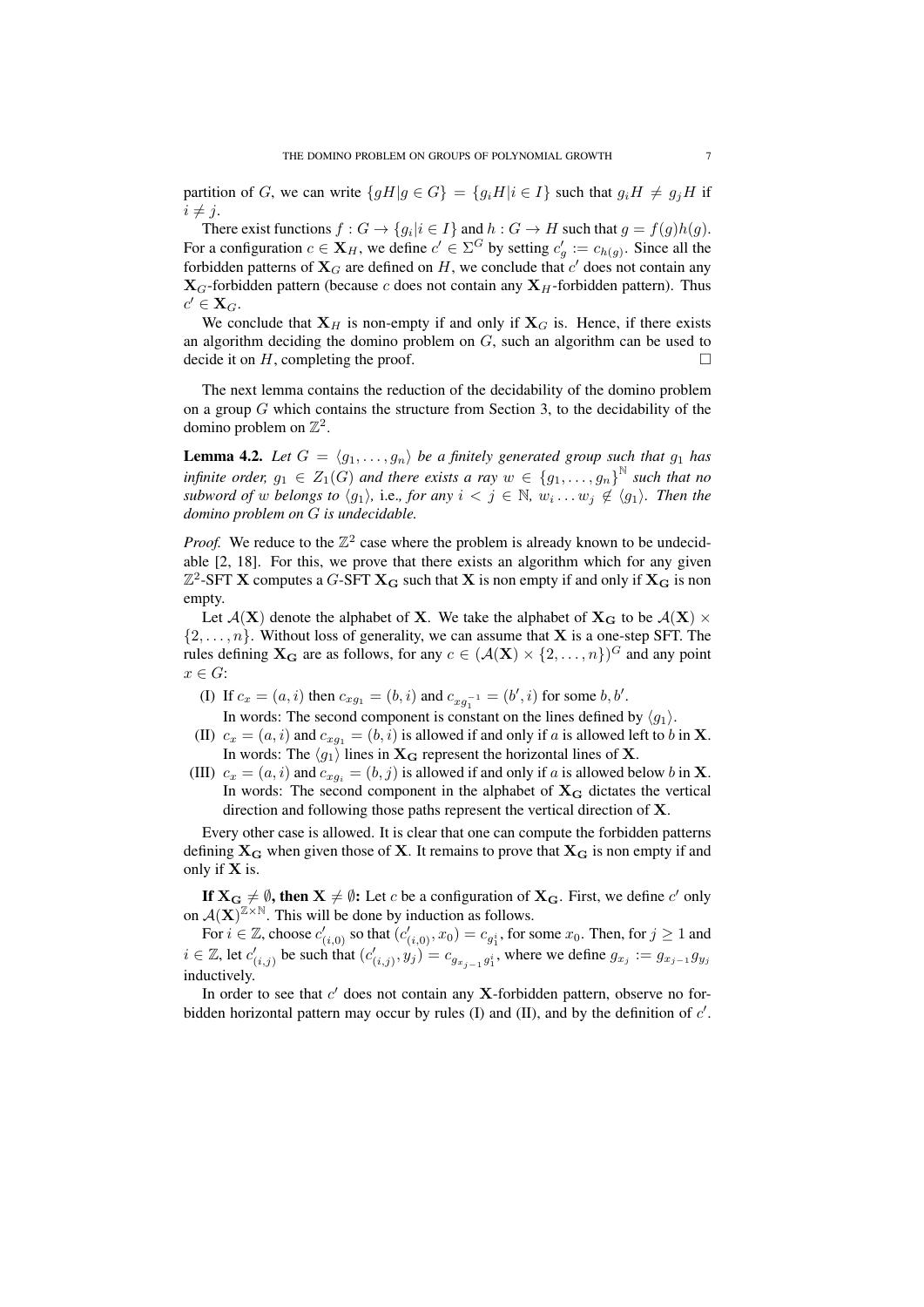For the vertical patterns, consider two points  $a = c'_{(i,j)}$  and  $b = c'_{(i,j+1)}$ . Then by construction,

$$
c_{g_{x_{j-1}}g_1^i} = (a, y_j)
$$

and

 $c_{g_{x_{j-1}}g_1^ig_{y_j}} = c_{g_{x_{j-1}}g_{y_j}g_1^i} = c_{g_{x_j}g_1^i} = (b, y_j).$ 

Thus by rule (III), also no forbidden vertical pattern occurs.

A standard compactness argument shows that we can extend *c* to all of  $\mathcal{A}(\mathbf{X})^{\mathbb{Z}\times\mathbb{Z}}$ . Thus **X** is non empty.

If  $X \neq \emptyset$  then  $X_G \neq \emptyset$ : Let *c* be a configuration of X. Recursively define a configuration  $c'$  of  $\mathbf{X_G}$  as follows. At each step *s*, the set of coordinates  $L_s \subseteq G$  for which  $c'$  is already defined will satisfy the following conditions:

- (a) on  $L_s$ , configuration  $c'$  does not contain any forbidden patterns,
- (b) if  $x \in L_s$ , then  $xg_1^{\ell} \in L_s$  for all  $\ell \in \mathbb{Z}$ , and there are  $k, n \in \mathbb{Z}$  and  $j \in \{2, ..., n\}$ such that  $c'_x = (c_{(k,n)}, j)$  and  $c'_{xg_1^{\ell}} = (c_{(k+\ell,n)}, j)$  for all  $\ell \in \mathbb{Z}$ ,
- (c) if  $x \in L_s$  with  $c'_x = (z, j)$ , then  $xg_j \in L_s$ .

We start by defining  $c'$  for all points  $w_1 \ldots w_j$  of the ray  $w$  from the assumption of the lemma, and all lines  $w_1 \ldots w_j \langle q_1 \rangle$ . In other words, we take

$$
L_1 := \{w_1 \dots w_j g_1^{\ell} \; : \; j \in \mathbb{N}, \ell \in \mathbb{Z}\}.
$$

Define

$$
c'_{w_1\dots w_jg_1^\ell}:=(c_{(\ell,j)},i)
$$

for  $\ell \in \mathbb{Z}$  and  $j \in \mathbb{N}$ , where  $i = i(j)$  is such that  $g_i = w_{j+1}$ . In this way  $c'$  is well defined. Indeed, if  $w_1 \dots w_j g_1^{\ell} = w_1 \dots w_{j'} g_1^{\ell'}$  for some  $\ell, \ell', j, j'$ , then  $j \neq j'$  since *g*<sub>1</sub> has infinite order. Therefore, we may assume that  $j' > j$ , and hence  $w_j \dots w_{j'} = j$  $g_1^{\ell - \ell'}$  ∈  $\langle g_1 \rangle$  contradicting our hypothesis on *w*.

It is easy to check that conditions (b) and (c) are satified. For (a), first note that rules (I) and (II) clearly hold. For rule (III), suppose there is an  $x = w_1 \dots w_j g_1^{\ell}$  with  $c'_{x} = (a, i)$  and  $c'_{xg_i} = (b, j)$  for some  $a, b, i, j$  with  $i \neq j$ . Then by construction, we have that  $g_i = w_{j+1}$ . Further  $a = c_{(\ell,j)}$ , and  $b = c_{(\ell,j+1)}$ . Thus a and b are as necessary for rule (III).

Now assume we are in step *s*, and wish to define  $L_s$ . Let  $x \in G \setminus L_{s-1}$  be such that  $xq_m \in L_{s-1}$  for some  $1 \lt m \lt n$ . (We may assume such an *x* exists, as otherwise we have defined  $c'$  for all of  $G$ .)

By (b), also  $xg_1^{\ell} \in L_{s-1}$ , for all  $\ell \in \mathbb{Z}$ . Because of the second part of (b), there are  $k, n, j$  such that for all  $\ell \in \mathbb{Z}$  we have

$$
c'_{xg_m g_1^{\ell}} = (c_{(k,n)}, j).
$$

We set

$$
L_s := L_{s-1} \cup x \langle g_1 \rangle
$$

and define

$$
c'_{xg_1^{\ell}} := (c_{(k+\ell,n-1)}, m)
$$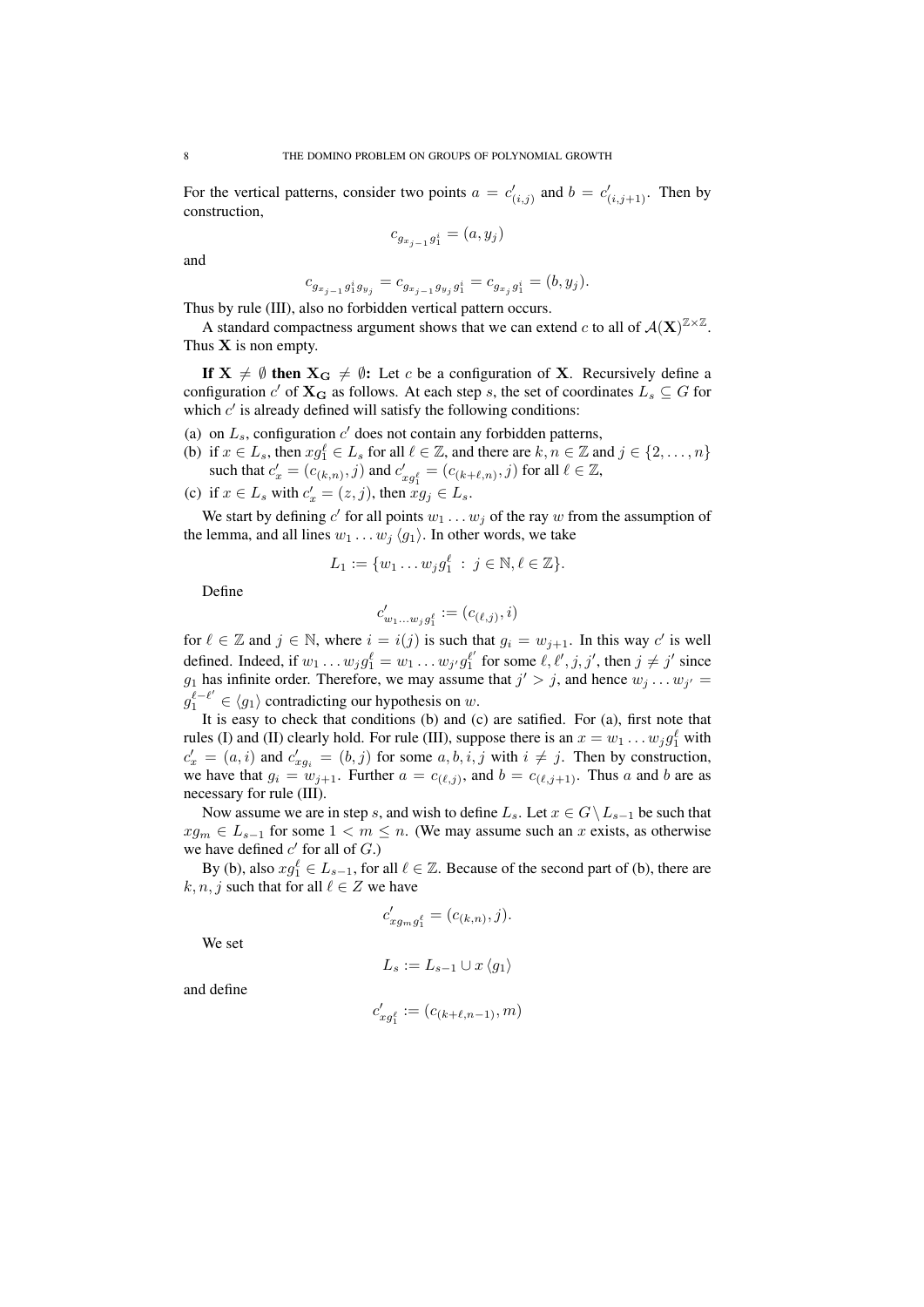for all  $\ell \in \mathbb{Z}$ . Note that in this way *c'* is well defined, as the  $xg_1^{\ell}$  are all distinct, and furthermore, none of them is in  $L_{s-1}$ , by (b), and since  $x \notin L_{s-1}$ .

It is clear that (b) holds in step *s*. Further, (c) in step *s* holds by the choice of *x* and the definition of *c ′* . So we only need to check (a), and again, rules (I) and (II) are easy.

For rule (III), suppose there is an *x* with  $c'_x = (a, i)$  and  $c'_{xg_i} = (b, j)$  for some  $a, b, i, j$  with  $i \neq j$ . By (a) for earlier steps, we may assume that one of *x*,  $xg_i$  lies in  $L_s \setminus L_{s-1}$ . We employ (c) for step  $s-1$  to see that if  $xg_i \in L_s \setminus L_{s-1}$ , then also  $x \in L_s \setminus L_{s-1}$ . So in all cases  $x \in L_s \setminus L_{s-1}$ . By definition of *c*<sup>'</sup>, this means that  $i = m$ . Thus by construction, *a*, *b* are as desired for rule (III).

As in each step *s* we add at least one element of  $G \setminus L_{s-1}$  to  $L_s$ , after transfinitely many steps (namely, after at most  $|G|$  steps) the union of all sets  $L_s$  is  $G$ , and thus, using (a), we see that *c ′* defines a configuration of **XG**. Hence **X<sup>G</sup>** is non empty, as desired.  $\Box$ 

We are now ready to prove Theorems 1.1 and 1.2.

*Proof of Theorem 1.2.* Let *G* be a finitely generated group whose center has a nontrivial, finitely generated and torsion-free subgroup. Assume *G* is not virtually free. By Lemma 2.1 it follows that *G* has a thick end. Hence, we may apply Lemma 3.1 to *G* and can deduce with the help of Lemma 4.2 that the domino problem is undecidable on  $G$ .

*Proof of Theorem 1.1.* Assume *G* is finitely generated and virtually nilpotent, but not virtually free. Since any nilpotent group has a torsion free subgroup of finite index, we can choose a nilpotent and torsion-free subgroup *H* of finite index of *G*. By Schreier's lemma, *H* is finitely generated since it is a subgroup of finite index of a finitely generated group.

By Lemma 2.1, *G* has a thick end and so, by Lemma 2.2, *H* has a thick end. As *H* is nilpotent and finitely generated, also the subgroup  $Z_1(H)$  is finitely generated (see for instance Lemma 1.2.2 of [4]). Moreover, as *H* is nilpotent,  $Z_1(H)$  is non-trivial. Hence, we may apply Theorem 1.2 to see that the domino problem is undecidable on  $H$ . By Lemma 4.1, the domino problem is undecidable on  $G$  as well.  $\Box$ 

## 5. CONCLUSIONS

We conjecture the equivalence from Theorems 1.1 and 1.2 holds for every finitely generated group but we note that there are known cases that do not fall under the scope of our results: Most Baumslag-Solitar groups have a trivial center but none of them is virtually free and all of them have an undecidable domino problem [1]. Lemma 3.1 is really focused on exhibiting the  $\mathbb{Z}^2$ -like structure of certain groups, which allows us to carry out a reduction to the domino problem on  $\mathbb{Z}^2$ ; on the other hand, Aubrun and Kari [1] give a new proof of the undecidability of the domino problem adapted to the structure of the groups they are studying. This latter approach is probably needed for Baumslag-Solitar groups since it seems difficult to find a  $\mathbb{Z}^2$ -like structure withing these groups. However, it may be possible to combine their methods with ours in order to find a larger class of groups with undecidable domino problem.